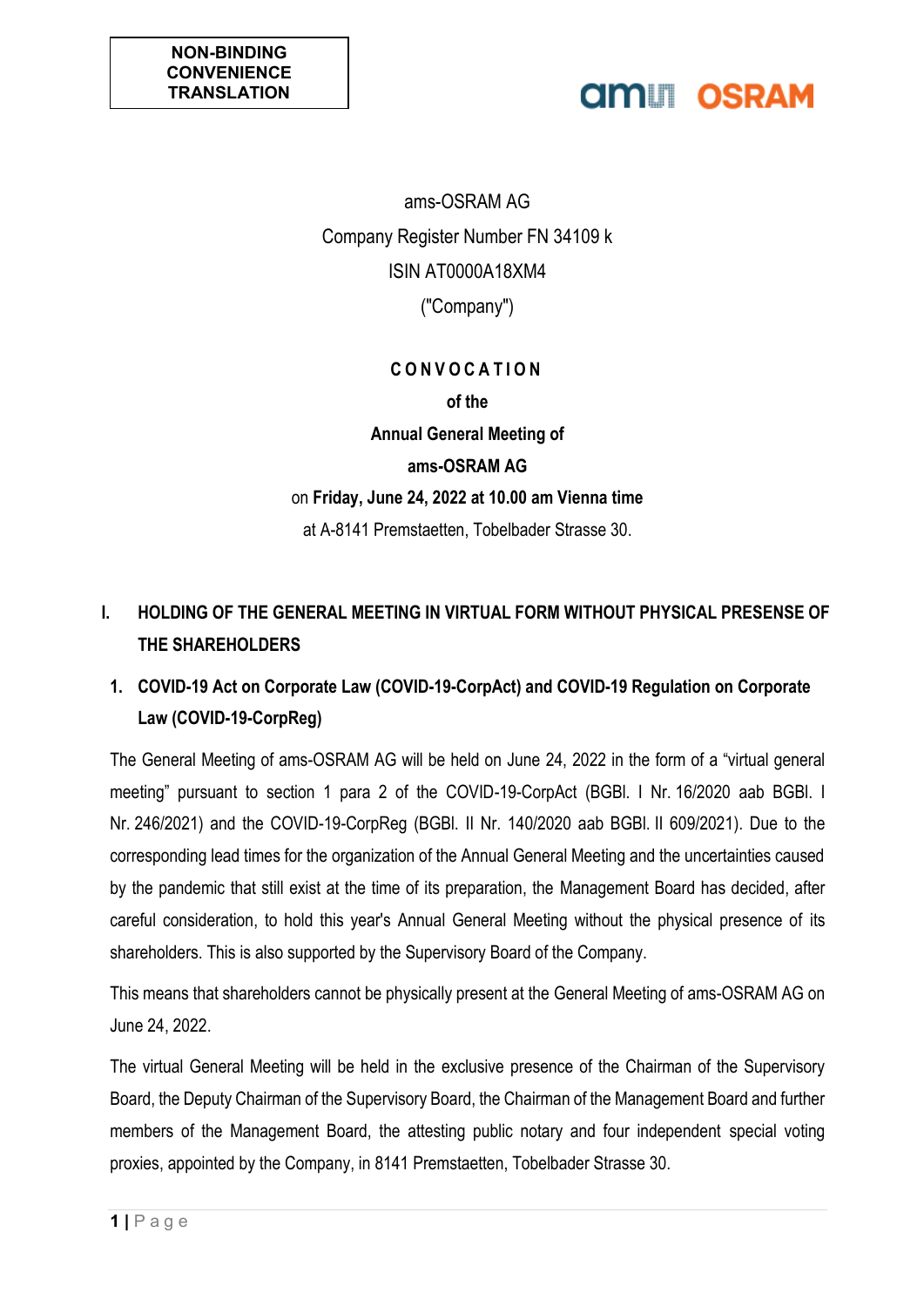# **amili osram**

The holding of the Annual General Meeting as virtual general meeting pursuant to COVID-19-CorpReg leads to certain changes from face-to-face general meetings, as outlined in this Convocation and the referenced documents.

The voting right, the right to make motions and the right to raise objections can be exercised only through granting of power of attorney and issuing respective instructions to one of the special voting proxies appointed by the Company.

The information rights can be exercised directly by the shareholders also in this virtual General Meeting by way of electronic communication, i.e. in text form via e-mail exclusively to **fragen.ams-osram@hauptversammlung.at**, provided that the shareholders have provided a deposit confirmation pursuant to section 10a of the Austrian Stock Corporation Act ("AktG") in time and granted power of authority to one of the special voting proxies pursuant to section 5.

#### **2. Broadcasting of the General Meeting on the Internet**

The General Meeting will be entirely broadcast live in both audio and visual form on the internet pursuant to section 3 para 4 COVID-19-CorpReg in conjunction with section 102 para 4 AktG. This is in compliance with data protection laws pursuant to section 3 para. 1, 2 and 4 COVID-19-CorpReg.

All shareholders of the Company can follow and watch the virtual General Meeting on **June 24, 2022** from about 10.00am, Vienna time, live on the internet under **ams-osram.com/general-meeting**.

By way of this real time broadcast of the virtual General Meeting, all shareholders may follow the course of the General Meeting through one-way audio and visual connection, particularly the presentations of the Management Board, the answers to all questions of the shareholders as well as the voting procedure live.

This live broadcast does not enable remote participation (section 102 para 2 no. 2 AktG) or remote voting (section 102 para 3 no. 3 and section 126 AktG), and is not a two-way connection. The Company is responsible for the use of technical means of communication only to the extent that these are attributable to the Company's sphere (section 2 para 6 COVID-19-CorpReg).

In addition, reference is made to the organisational and technical requirements for the attendance of the virtual General Meeting pursuant to section 3 para 3 in conjunction with section 2 para 4 COVID-19- CorpReg ("Information on Participation").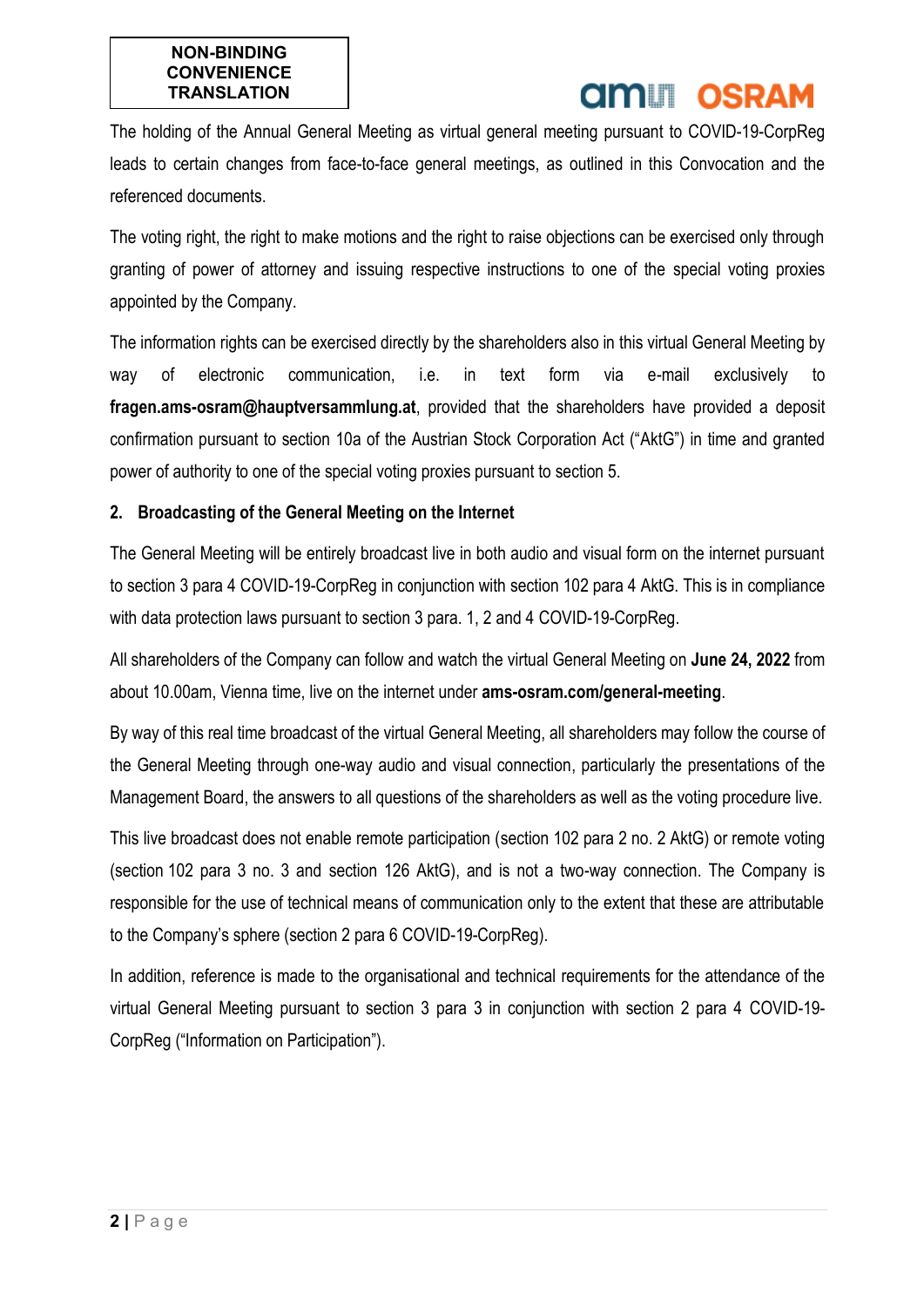# **AMIL OSRAM**

- **II. AGENDA**
	- **1. Presentation of the annual accounts, including the report of the Management Board, the corporate governance report, the group accounts together with the group annual report, the proposal for the appropriation of the profit and the report of the Supervisory Board for the business year 2021**
	- **2. Resolution on the discharge of the members of the Management Board for the business year 2021**
	- **3. Resolution on the discharge of the members of the Supervisory Board for the business year 2021**
	- **4. Resolution on the election of the auditor and the group auditor for the business year 2022**
	- **5. Resolution on the Remuneration Report**
	- **6. Election of members to the Supervisory Board**

### **III. DOCUMENTS FOR THE GENERAL MEETING (section 106 no. 4 AktG)**

- In particular, the following documents will be accessible on the Company's website **ams-osram.com/general-meeting** as of **June 3, 2022** at the latest:
- **Information on the organizational and technical prerequisites for participation in accordance with** COVID-19-CorpReg("Information on Participation")
- Annual accounts with the report of the Management Board,
- Corporate Governance-Report,
- Annual group accounts with the group annual report,
- **Proposal on the appropriation of the profits,**
- **Remuneration Report;**
- **Report of the Supervisory Board,** 
	- each of the above for the business year 2021;
- Declaration of the candidates for election to the Supervisory Board to agenda item 6 in accordance with section 87 para 2 AktG, including curricula vitae;
- **Proposals for Resolutions on agenda items 2 to 6;**
- **Form for power of attorney to Special Voting Proxies;**
- Form for questions;
- Form for revoking a power of attorney;
- **Complete text of this convocation.**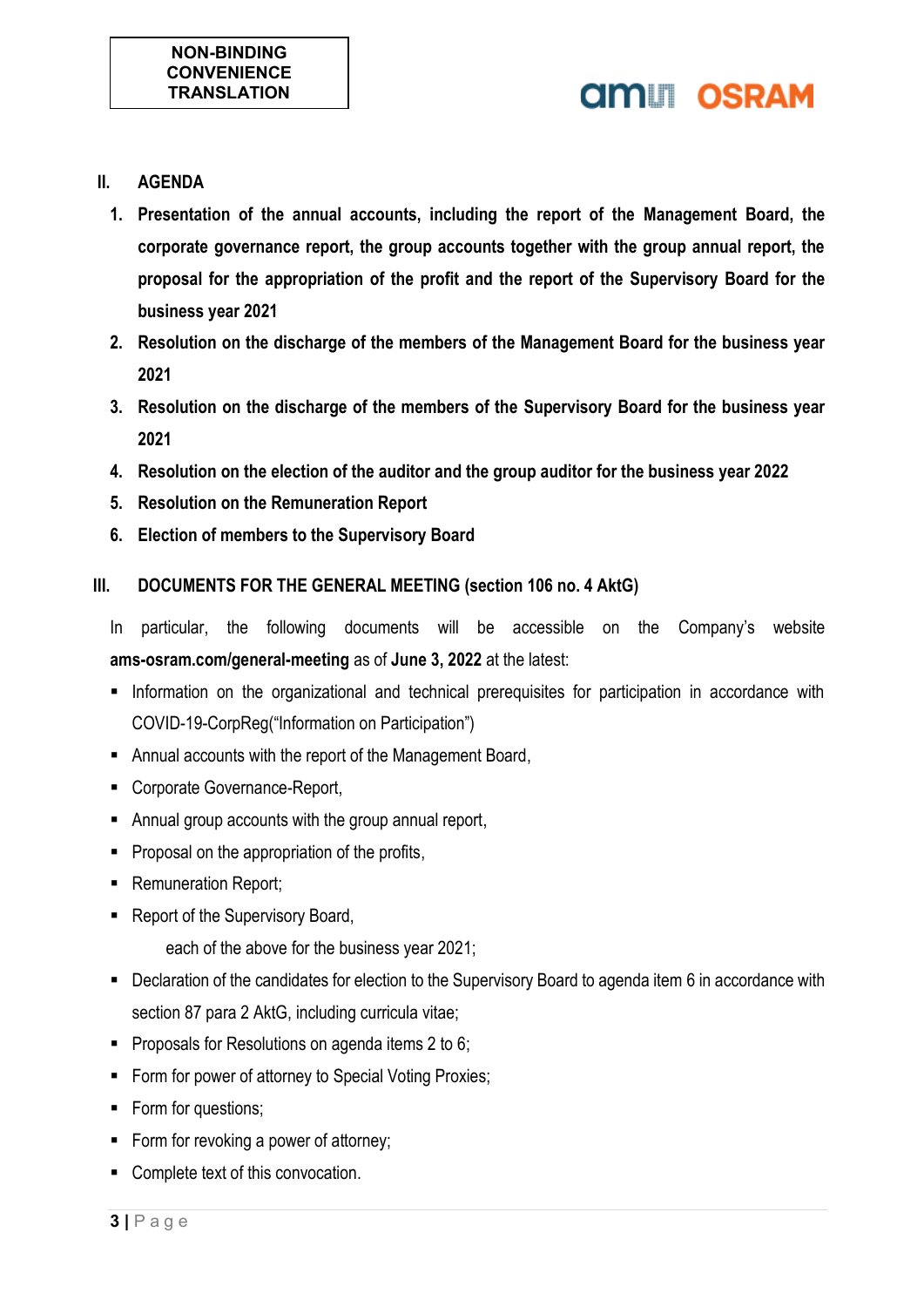## **AMIT OSRAM**

### **IV. RECORD DATE AND ATTENDANCE OF GENERAL MEETING (section 106 no. 6 and 7 AktG)**

The right to attend the virtual General Meeting and to exercise the voting right and the other shareholder rights, which are to be exercised in the virtual General Meeting pursuant to COVID-19-CorpReg, depend on the shareholding as of **June 14, 2022,** 12:00 midnight, Vienna time ("Record Date").

Only such persons who are shareholders on the Record Date and provide evidence thereof to the Company shall be entitled to participate in the virtual General Meeting held pursuant to COVID-19-CorpReg. For evidence of share ownership on the Record Date, a deposit certificate pursuant to § 10a AktG is required, which refers to the Record Date and which must be received by the Company no later than **June 21, 2022,** 12:00 midnight, Vienna time, exclusively via one of the following communication channels

and addresses:

(i) for transmission of the deposit certificate in written form

| By mail or by courier: | ams-OSRAM AG<br>c/o HV-Veranstaltungsservice GmbH<br>Koeppel 60<br>A-8242 St. Lorenzen am Wechsel       |
|------------------------|---------------------------------------------------------------------------------------------------------|
| Via SWIFT:             | <b>GIBAATWGGMS</b><br>(Message Type MT598 and MT599; ISIN AT0000A18XM4 must<br>be included in the text) |

(ii) for transmission of the deposit certificate in text-form, sufficient according to § 17 para 3 of the Articles of Association.

| Via telefax: | $+43(0)$ 1 8900 500 86; or                                 |
|--------------|------------------------------------------------------------|
| Via e-mail   | anmeldung.ams-osram@hauptversammlung.at                    |
|              | (deposit certificates may only be submitted in PDF format) |

**Without the deposit certificate** reaching the Company in time, the **appointment of the special voting proxy** and the exercise of the information rights by shareholders **cannot be done validly**.

The shareholders are requested to contact their custodian bank and to arrange for the issuance and delivery of a deposit certificate.

The Record Date has no effect on the saleability of the shares and has no significance for dividend entitlement.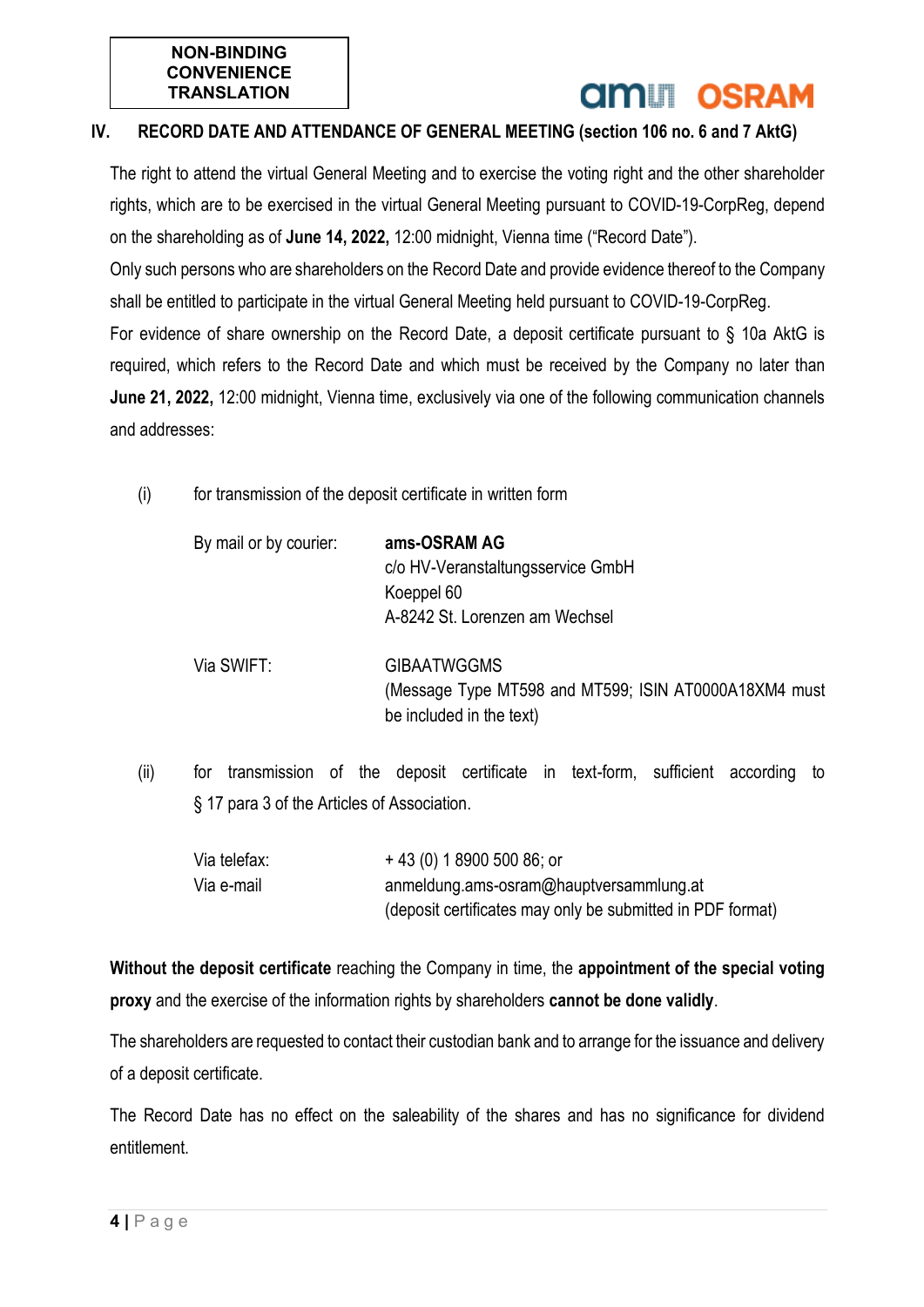# **AMIT OSRAM**

#### **Deposit certificate pursuant to section 10a AktG**

The deposit certificate must be issued by a custodian bank, which has its seat in a member state of the European Economic Area or in a full member state of the OECD and must include the following information:

- Information on the issuer: (company) name and address or a code which is customary in the transactions between credit institutions (BIC- or SWIFT Code),
- **Information on the shareholder: (company) name, address, date of birth of natural persons, if** applicable register and register number of legal persons,
- Information on the shares: number of shares of the shareholder, ISIN AT0000A18XM4, (International Securities Identification Number)
- Deposit number and/or other designation,
- Date to which the deposit certificate relates.

Moreover, the deposit certificates of SIX SegaInterSettle AG, Olten, Switzerland are accepted.

The deposit certificate as proof of the shareholding for attending the General Meeting must relate to the Record Date (**June 14, 2022,** 12:00 midnight, Vienna time,) referred to above.

The deposit certificate is accepted in both German and English languages.

#### **V. APPOINTMENT OF A SPECIAL VOTING PROXY AND CORRESPONDING PROCEDURE**

Each shareholder entitled to attend the virtual General Meeting, who has proven that pursuant to section IV. above, has the right to appoint a special voting proxy.

In the virtual General Meeting of ams-OSRAM AG pursuant to COVID-19-CorpReg on June 24, 2022, shareholders can only propose resolutions, cast votes and/or raise objections through one of the special voting proxies. The Company proposes the following persons as special voting proxies, each appropriate and independent of the Company:

- (i) Mr. **Walter Pisk**, public notary Raubergasse 20 8010 Graz E-mail: **pisk.ams-osram@hauptversammlung.at**
- (ii) Ms. **Agnes Arlt**, attorney-at-law Ebendorferstrasse 6/10 1010 Vienna E-mail: **arlt.ams-osram@haupversammlung.at**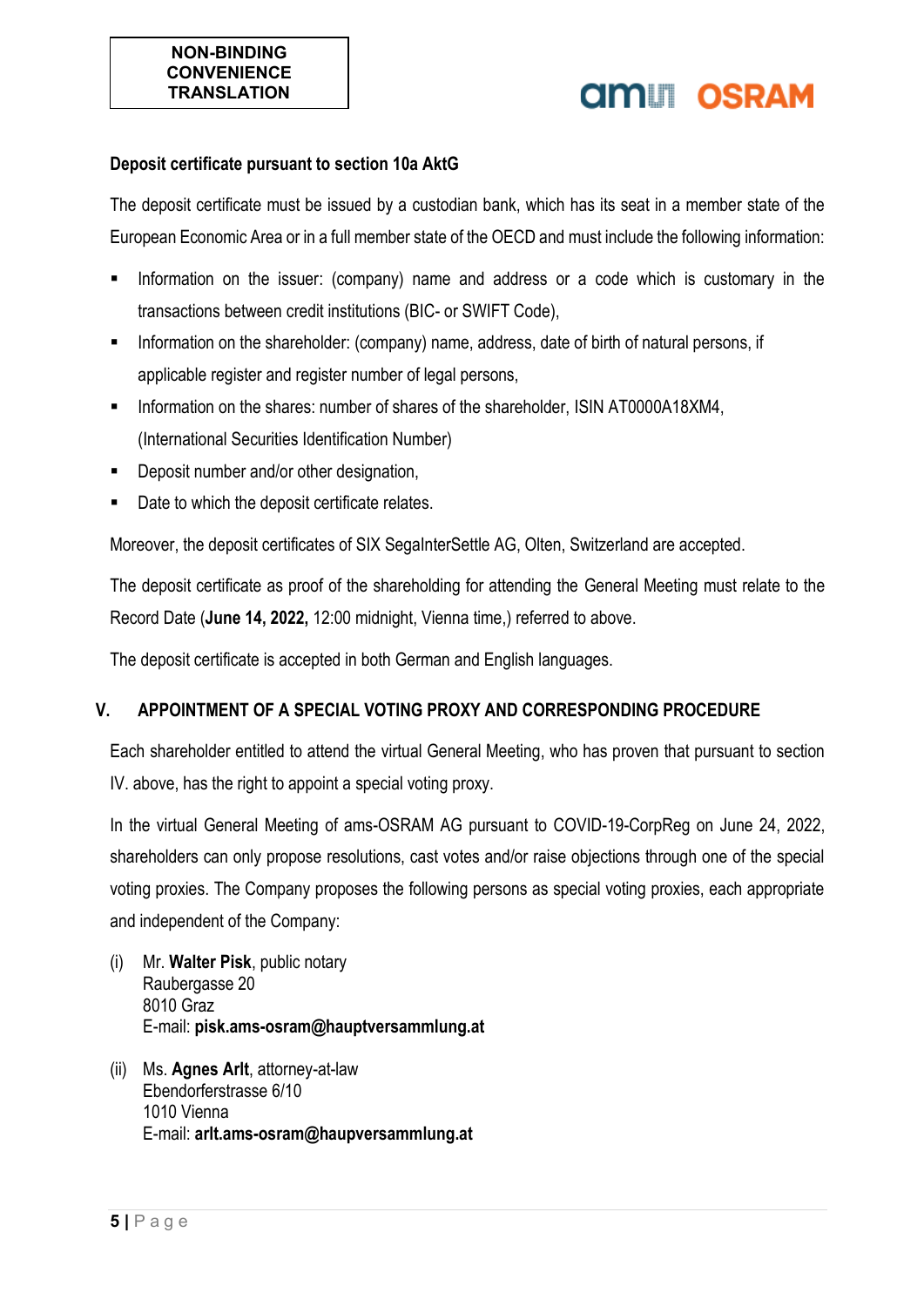# **AMILI OSRAM**

- (iii) Mr. **Philipp Stossier**, attorney-at-law Dragonerstrasse 54 4600 Wels E-mail: **stossier.ams-osram@haupversammlung.at**
- (iv) Mr. **Arno Weigand**, public notary Untere Donaustrasse 13-15/7th floor 1020 Vienna E-mail: **weigand.ams-osram@hauptversammlung.at**

Each shareholder may select one of the four persons named above as its special voting proxy and grant such person power of attorney. The granting of a power of attorney to another person is not permissible pursuant to COVID-19-CorpReg and such other person will not be able to access the virtual general meeting.

A **specific form** for the appointment of a special voting proxy is available on the **Company's website ams-osram.com** for each of the four proposed special voting proxies. The Company kindly asks its shareholders to use the provided form.

For the granting of a power of attorney, as well as the modalities and deadlines for its submission, please pay attention to the **Information on Participation**.

Personal delivery of the power of attorney on site is explicitly prohibited.

### **VI. NOTICE REGARDING THE RIGHTS OF THE SHAREHOLDERS PURSUANT TO SECTIONS 109, 110, 118 AND 119 AKTG (section 106 no. 5 AktG)**

### **1. Additions to the agenda by shareholders (section 109 AktG)**

Shareholders, whose shares individually or jointly represent **5 % of the share capital** and who have held these shares for at least three months prior to filing, may request in writing that **additional items** are placed **on the agenda** of this General Meeting and made public, if such a request in written form is received by the Company exclusively at the address ams-OSRAM AG, Tobelbader Strasse 30, A-8141 Premstaetten, c/o Franz Fazekas, Vice President & Head of Legal Global, or via SWIFT GIBAATWGGMS (Message Type MT598 and MT599; please implicitly indicate ISIN AT0000A18XM4 in the text), or by e-mail **agm@ams-osram.com** on **June 3, 2022**, 12:00 midnight, Vienna time, at the latest. "Written form" means (i) personal signature or company signature by each requestor, (ii) via e-mail with qualified electronic signature, or (iii) submitted in text form via an international, specially secured communication network of credit institutions, as long as its participants can be clearly identified (e.g. SWIFT).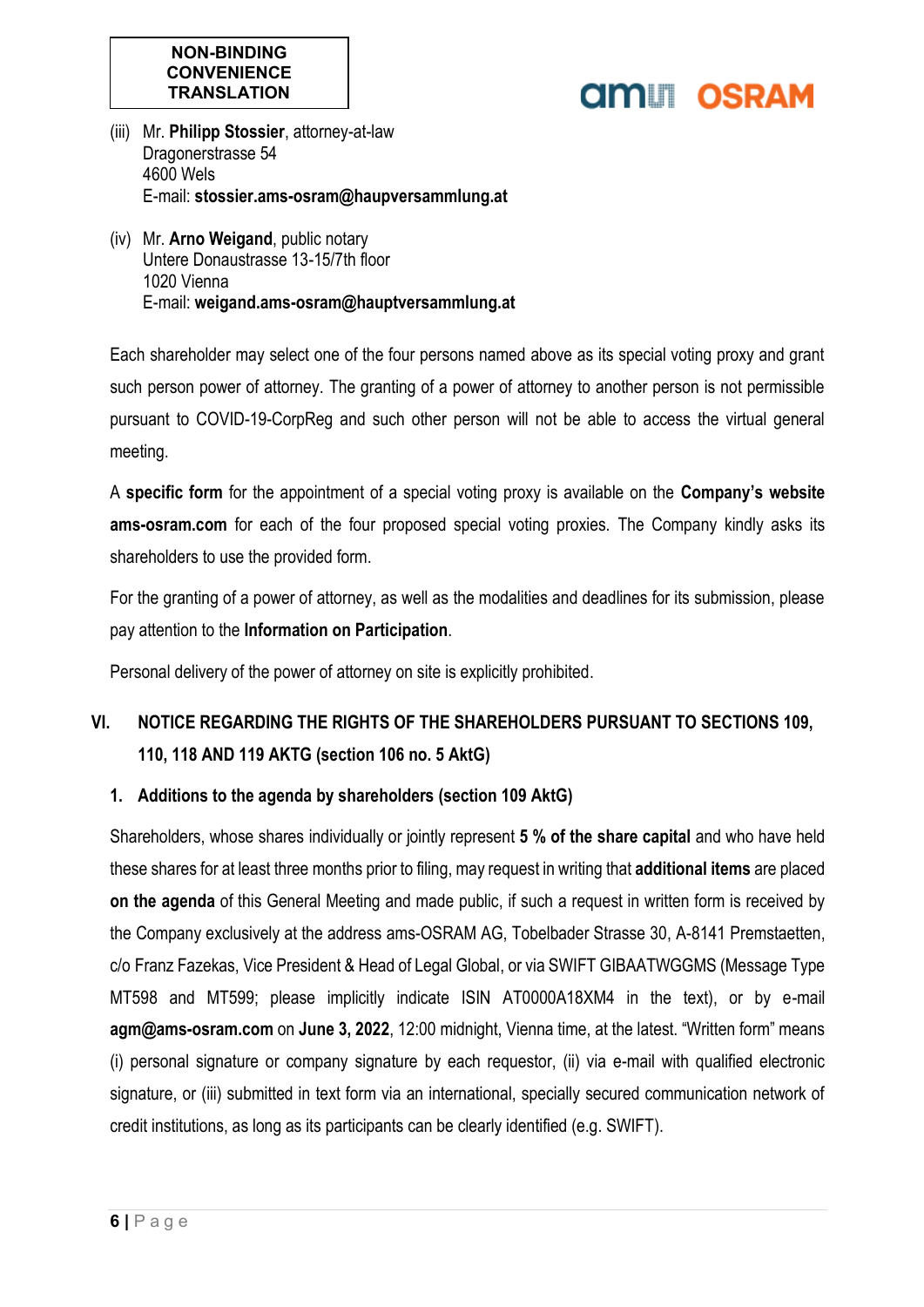# **AMIT OSRAM**

Each item requested in this manner must include a resolution proposal and the reasons thereto. The agenda item and the resolution proposal, but not the reasons thereto, have to be drawn in German language. To prove the shareholder status, a deposit certificate pursuant to section 10a AktG shall be sufficient for bearer shares kept in deposit, in which it is confirmed that the requesting shareholders have consecutively been shareholders for at least three months prior to filing of such request; such certificate must not be older than seven days upon presentation to the Company. Several individual deposit certificates, which only jointly reach the required shareholding of 5%, have to refer to the same point in time (date and time) in each case. With regard to further requirements of a deposit certificate, please refer to the provisions on the right to attend (section IV of this convocation) above.

### **2. Resolution proposals of shareholders to items on the agenda (section 110 AktG)**

Shareholders, whose shares jointly represent **1% of the share capital**, may submit **proposals for the passing of resolutions** including justifications on each item on the agenda in text form within the meaning of section 13 para 2 AktG, and may request that these proposals including justifications and corresponding statements of the Management Board or the Supervisory Board thereto, if any, are made available on the website of the Company, if this request is received in text form within the meaning of section 13 para 2 AktG by the Company at the latest on **June 14, 2022**, 12:00 midnight, Vienna time, either at ams-OSRAM AG, A-8141 Premstaetten, Tobelbader Strasse 30, c/o Franz Fazekas, Vice President & Head of Legal Global, or by e-mail **agm@ams-osram.com**, whereas the request in text form within the meaning of section 13 para 2 AktG, such as a PDF file must be attached to the e-mail. A declaration in text form within the meaning of section 13 para 2 AktG means that such declaration has to be submitted in document form or an alternative form that enables the permanent reproduction of the characters, has to name the declaring person and the end of such declaration has to be indicated by facsimile of the signature of the declaring or person or otherwise. The proposal but not the justification needs to be drawn up in German language.

The shareholder status must be evidenced by the submission of a deposit certificate pursuant to section 10a AktG, which at the time of presentation to the Company must not be older than seven days. Several individual deposit certificates, which only jointly reach the required shareholding of 1%, have to refer to the same point in time (date and time) in each case.

For elections to the Supervisory Board, it should be noted that proposals from shareholders pursuant to section 110 para 1 AktG for the election of Supervisory Board members together with the declarations pursuant to section 87 para 2 AktG for each proposed person must be received by the Company in text form no later than June 14, 2022 and must be made available by the Company on the Company's website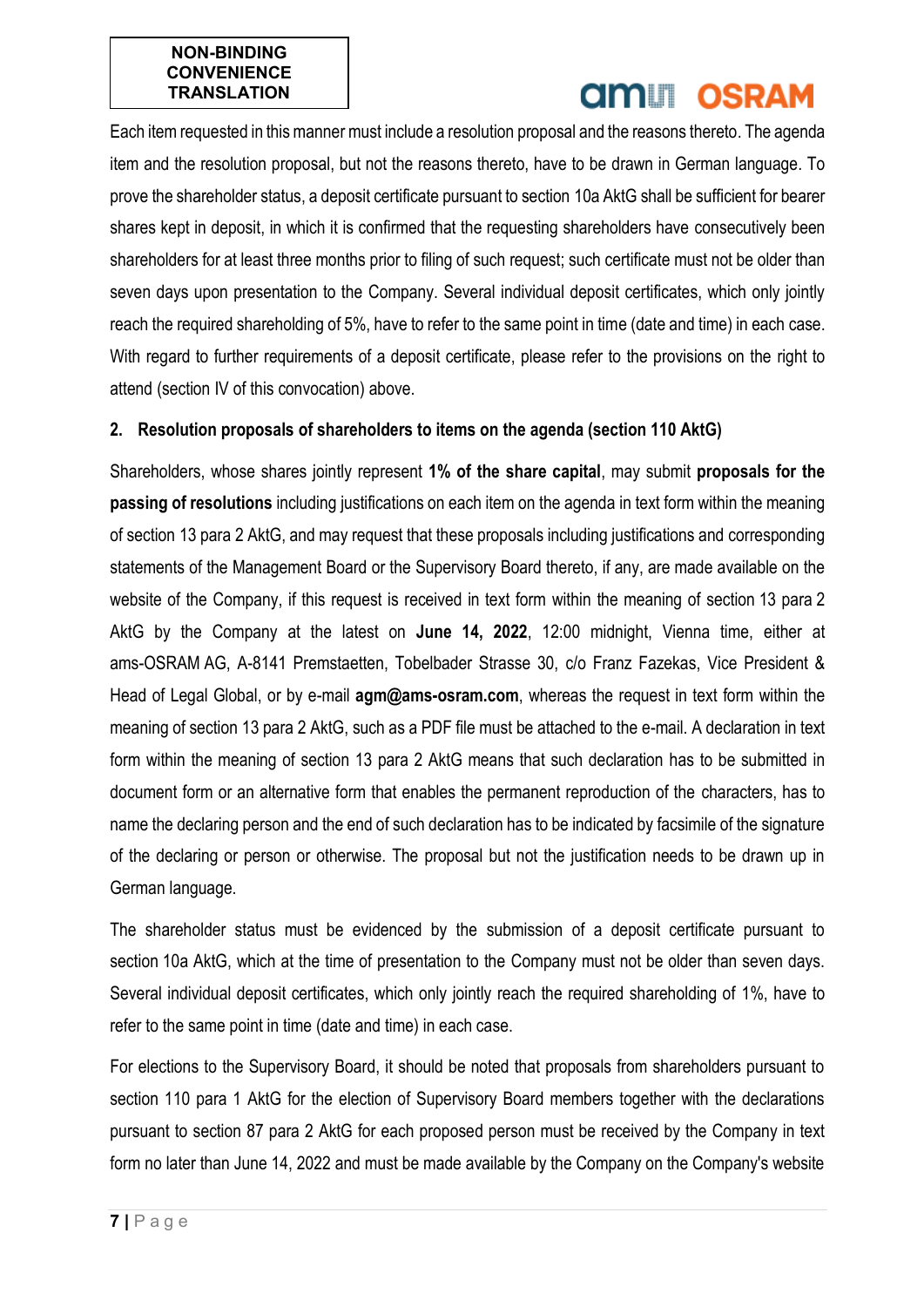## **AMIT OSRAM**

(**www.ams-osram.com**) no later than on the second working day after receipt, otherwise the person in question may not be included in the vote.

As regards the other requirements for a deposit certificate, please refer to the provisions on the right to attend (section IV. of this convocation) above.

#### **3. Information pursuant to section 110 para 2 AktG**

With regard to agenda item 6. "Election of members to the Supervisory Board" and potential election proposals by shareholders pursuant to section 110 AktG, the Company provides the following information:

According to § 8 para 1 of the Articles of Association of ams-OSRAM AG, the Supervisory Board consists of a minimum of three and a maximum of eight members elected by the General Meeting as well as the corresponding members delegated in accordance with delegated pursuant to section 110 of the Austrian Work Organisation Act ("**ArbVG**").

ams-OSRAM AG is subject to section 86 para 7 AktG.

It is communicated that a contradiction in accordance with section 86 para 9 AktG was neither raised by the Shareholder Representatives nor by the Employee Representatives, therefore, an overall fulfilment of the minimum proportion requirements pursuant to section 86 para 7 AktG is applicable.

The Supervisory Board of ams-OSRAM AG currently consists of eight members elected by the General Meeting (Shareholder Representatives) and four members delegated by the Works Council (Employee Representatives) pursuant to section 110 ArbVG. The Shareholder Representatives currently consist of four women and four men. The Employee Representatives currently consist of one woman and three men. Therefore, the Company fulfils the minimum quota pursuant to section 86 para 7 AktG.

The Supervisory Board mandates of Hans Jörg Kaltenbrunner, Michael Grimm, Yen Yen Tan, Monika Henzinger, Kin Wah Loh and Brian M. Krzanich will expire at the end of the upcoming Annual General Meeting.

Out of six members to be elected, at least one woman will have to be nominated in order to again comply with the minimum proportion requirements pursuant to section 86 para 7 AktG.

#### **4. Information rights (section 118 AktG)**

Each shareholder must – upon request – be informed in the General Meeting on the matters concerning the Company, to the extent that such information is necessary to appropriately assess an item on the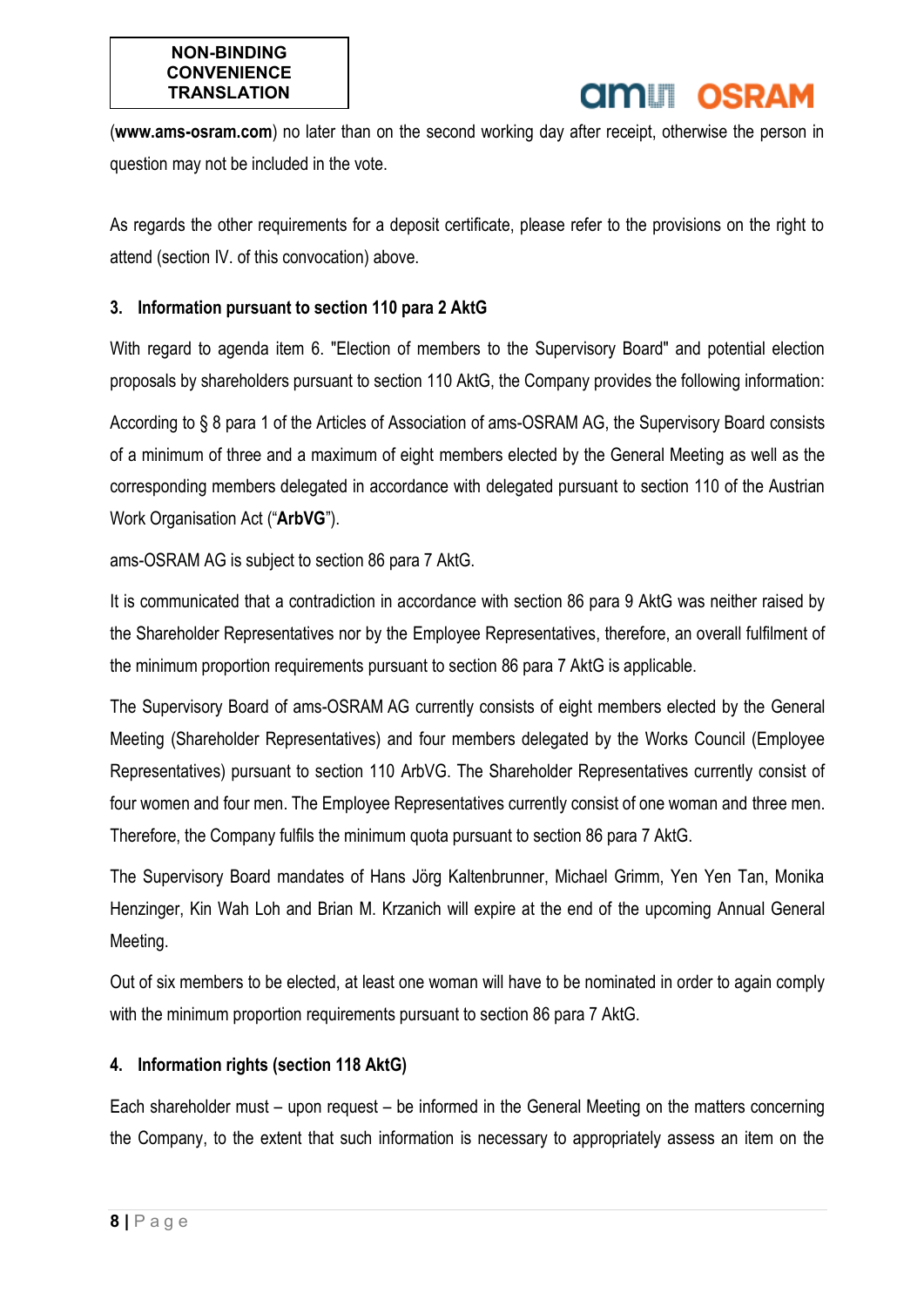# **AMIT OSRAM**

agenda. This information right also covers the Company's legal relations to affiliated entities as well as the situation of the overall group and the companies consolidated in the group financial report.

The disclosure of information may be refused if, according to reasonable entrepreneurial assessment, it is likely to cause serious damage to the Company or an affiliated company or if disclosure of such information is punishable under applicable law.

As prerequisite for the exercise of information rights, shareholders have to prove their right to participate pursuant to section IV. of the convocation and the issue of a respective power of attorney to one of the special voting proxies pursuant to section V. of this convocation.

It is hereby expressly stated that in this virtual General Meeting, the information rights pursuant to section 118 AktG have to be exercised by the shareholders themselves during the General Meeting, and can only be exercised by sending **any questions or speeches** via electronic mail to the Company's e-mail address **fragen.ams-osram@hauptversammlung.at**.

The shareholders are kindly asked to submit **preferably all questions in advance** in text form via e-mail to **fragen.ams-osram@hauptversammlung.at**, so that the questions are **received** by the Company on the third working day prior to the General Meeting, i.e. **June 21, 2022**, at the latest. This is to ensure a smooth and efficient General Meeting, and will allow for a proper preparation and swift responses to the raised questions by the Management Board in the General Meeting, particularly for questions, which require a longer preparation time.

Please use the question form, which will be available on the Company's website at **ams-osram.com/general-meeting**. If this question form is not used, any e-mail has to indicate the person (name/company name, date of birth/company register number of the shareholder). Furthermore, shareholders are asked to please include their respective deposit account number in such e-mail, for the Company to ascertain the identity and conformity with the deposit certificate.

Please note that the **Chairman of the General Meeting may set reasonable time limits** during the General Meeting.

Furthermore, please also refer to the Information on Participation, which will be available on the Company's website **ams-osram.com/general-meeting**.

### **5. Motions at the General Meeting (section 119 AktG)**

Each shareholder is - irrespective of a specific share ownership - entitled to make motions at the virtual General Meeting in accordance COVID-19-CorpAct and COVID-19-CorpReg through its appointed special voting proxy on each item on the agenda.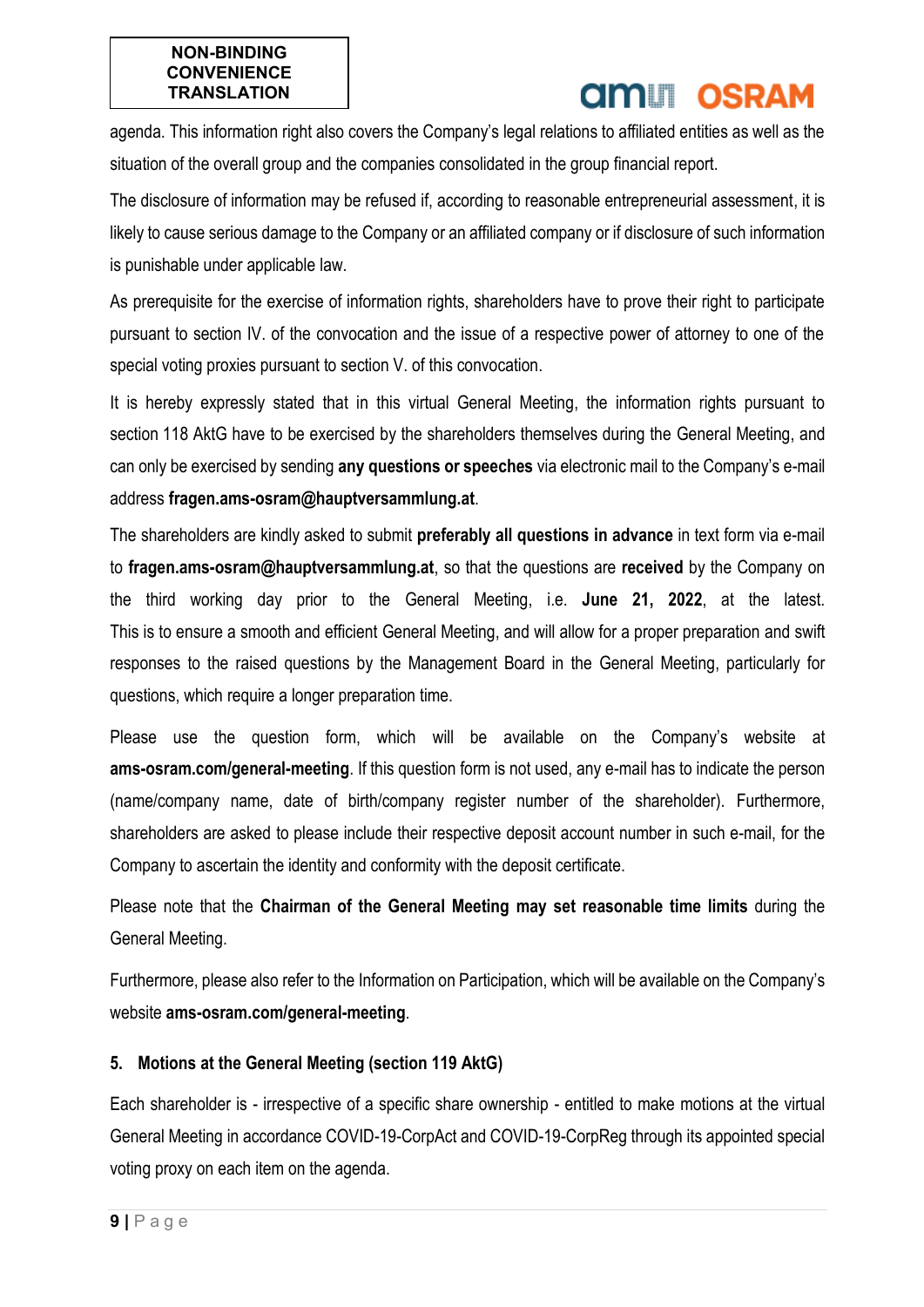# **amili osram**

The point in time until which instructions to the special voting proxies to make motions are possible, will be determined in the course of the virtual General Meeting.

Prerequisite for any such motion is **evidence of the attendance right** pursuant to section IV. Of this convocation **and** a **power of attorney granted to one of the special voting proxies** in accordance with section V. of this convocation.

Please also refer to the information on exercising the right to make pursuant to section 119 AktG provided in the Information on Participation, which will be available on the Company's website **ams-osram.com/general-meeting**.

#### **6. Information for shareholders on data processing**

ams-OSRAM AG processes personal data of shareholders (in particular those pursuant to section 10a para 2 Austrian Stock Corporation Act ("*AktG*"), i.e. name, address, date of birth, number of the securities account, number of shares of the shareholder, if applicable share class, number of the voting card, and, if applicable, name and date of birth of the authorized representative[s]) in accordance with the applicable data protection laws, in particular the European General Data Protection Regulation ("GDPR") and the Austrian Data Protection Act, in order to enable the shareholders to exercise their rights at the General Meeting.

The processing of the personal data of shareholders is a mandatory requirement for the attendance and participation of shareholders and their representatives at the General Meeting. The legal basis for processing is Article 6 para 1 lit. (c) GDPR.

ams-OSRAM AG is the responsible body for processing. ams-OSRAM AG makes use of several external service providers (such as for example public notaries, attorneys, banks, IT-providers, etc) for the purposes of holding of the General Meeting. These service providers of ams-OSRAM AG will only receive certain personal data from ams-OSRAM AG which are necessary for the rendering of the commissioned service and will process the data exclusively pursuant to the instructions of ams-OSRAM AG. ams-OSRAM AG has concluded respective agreements under data protection laws with these service providers to the extent legally required.

If a shareholder attends the General Meeting, all present shareholders or their representatives, the members of the Management Board and the Supervisory Board, the notary public and all other persons with a statutory right to attend the General Meeting are entitled to inspect the legally required attendance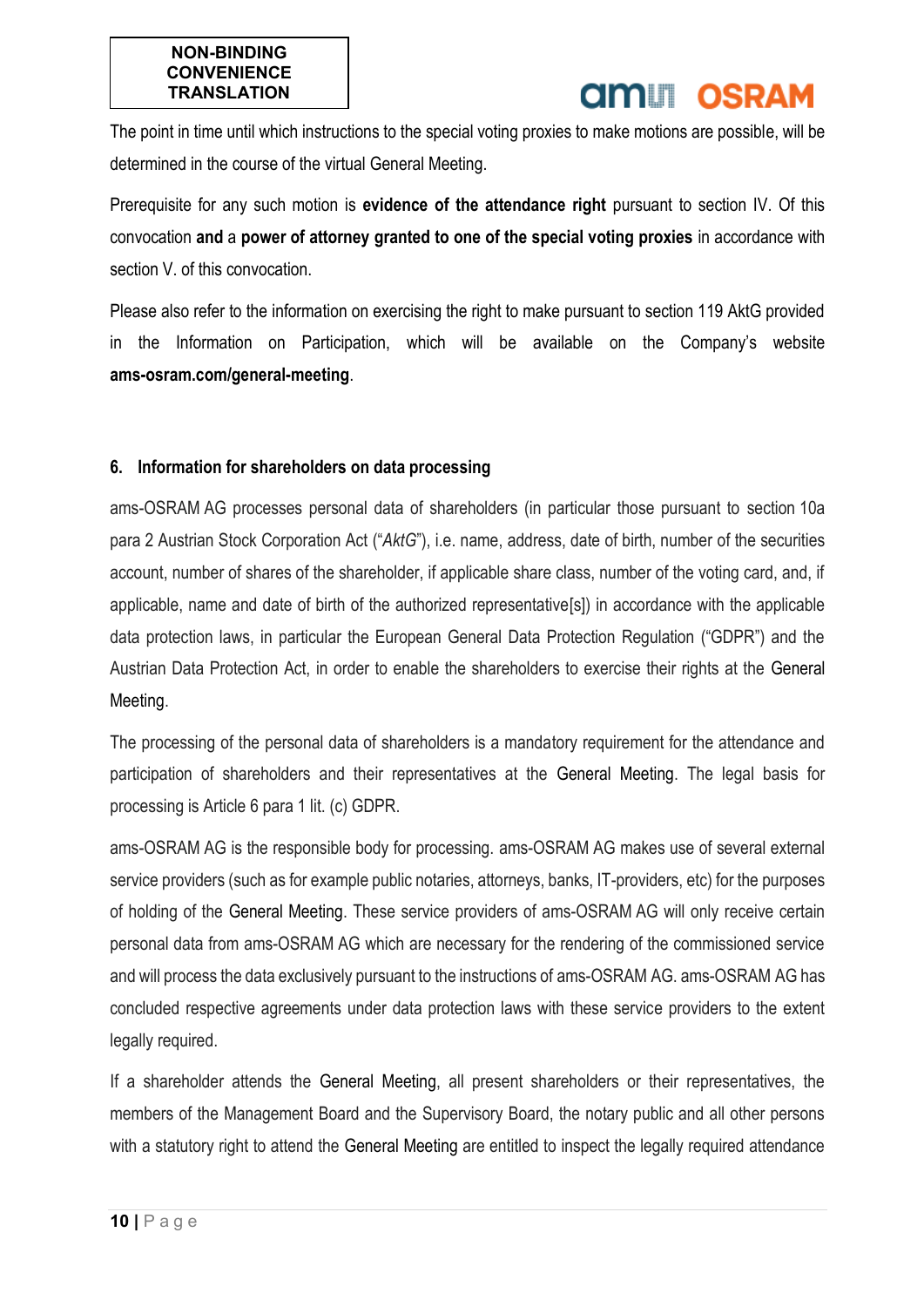# **AMIT OSRAM**

list (section 117 AktG) and, therefore, able to see the personal data contained in such list (inter alia name, residence, shareholding). Moreover, ams-OSRAM AG is required by statutory law to submit personal data of shareholders (in particular the list of attendees) as part of the notarial protocol to the company register (section 120 AktG).

The data of shareholders will be anonymized or deleted as soon as they are no longer necessary for the purposes for which they were collected or processed, and unless other legal obligations require further storage. Such statutory documentation and retention obligations are particularly resulting from commercial law, stock corporation law, takeover law, tax law as well as from anti-money laundering laws. If legal claims are asserted by shareholders against ams-OSRAM AG or by ams-OSRAM AG against shareholders, the stored personal data serves the purpose of clarifying and enforcing such claims in individual cases. In the context of legal proceedings involving civil lawsuits, this may lead to storage of personal data during the statute of limitations period plus the duration of such legal proceedings until their finally binding conclusion.

Each shareholder has a right to information, rectification, limitation, opposition and cancellation at any time regarding the processing of personal data, as well as a right to data transfer according to Chapter III of the General Data Protection Regulation.

Shareholders can assert these rights free of charge to ams-OSRAM AG via the following contact details:

**ams-OSRAM AG** Data Protection Officer Tobelbader Strasse 30 8141 Premstaetten E-mail: **privacy@ams-osram.com**

In addition, the shareholders have the right of appeal to the data protection supervisory authorities for data protection pursuant to Article 77 GDPR. Further information on data protection is accessible on the Company's website **ams-osram.com/privacy-policy**.

### **VII. FURTHER DETAILS AND INFORMATION**

### **1. Total of Shares and Voting Rights (section 106 no. 9 AktG)**

On the date of convocation of the virtual General Meeting, the share capital of the Company amounts to EUR 274,289,280.00 and is divided into 274,289,280 no-par value bearer shares. Each share is granting one vote. As of 30 April 2022, the Company holds 13,078,954 treasury shares, whereby the Company is not entitled to any rights arising from these own shares. Therefore, total number of voting rights amounts to 261,210,326 voting rights as of 30 April 2022. Any change in the number of own shares and therefore of the total number of voting rights until the General Meeting will be communicated in the General Meeting.